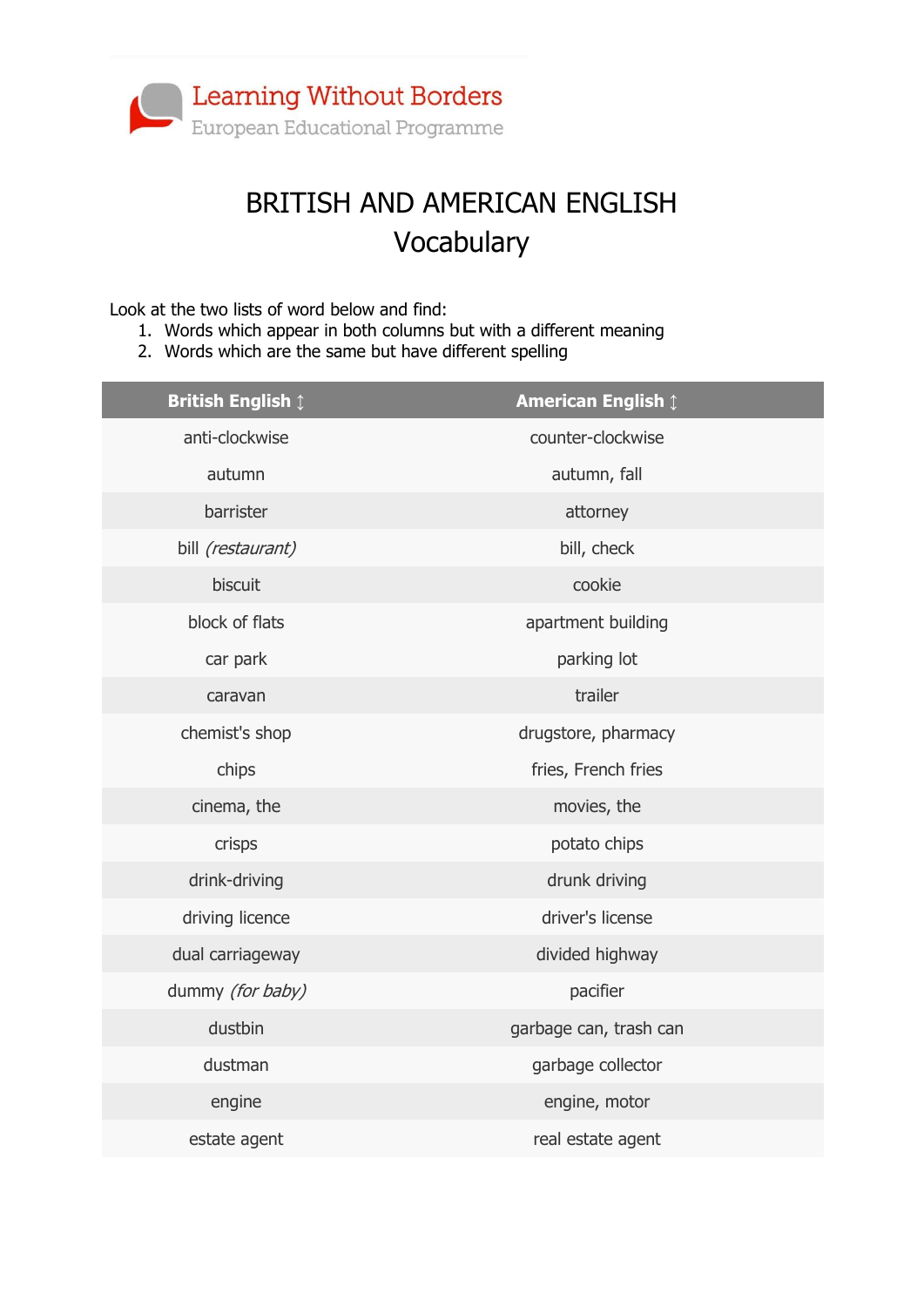

| <b>British English 1</b> | <b>American English 1</b>             |
|--------------------------|---------------------------------------|
| film                     | film, movie                           |
| flat                     | apartment, flat, studio               |
| flat tyre                | flat tire                             |
| flyover                  | overpass                              |
| <b>Girl Guide</b>        | <b>Girl Scout</b>                     |
| handbag                  | handbag, purse, shoulder bag          |
| high street              | main street                           |
| holiday                  | vacation                              |
| lift                     | elevator                              |
| lorry                    | truck, semi, tractor                  |
| mad                      | crazy, insane                         |
| main road                | highway                               |
| maize                    | corn                                  |
| maths                    | math                                  |
| motorbike                | motorcycle                            |
| motorway                 | freeway, expressway                   |
| nappy                    | diaper                                |
| pants, underpants        | underpants, drawers                   |
| pavement                 | sidewalk                              |
| petrol                   | gas, gasoline                         |
| pocket money             | allowance                             |
| post                     | mail                                  |
| postbox                  | mailbox                               |
| postcode                 | zip code                              |
| postman                  | mailman, mail carrier, letter carrier |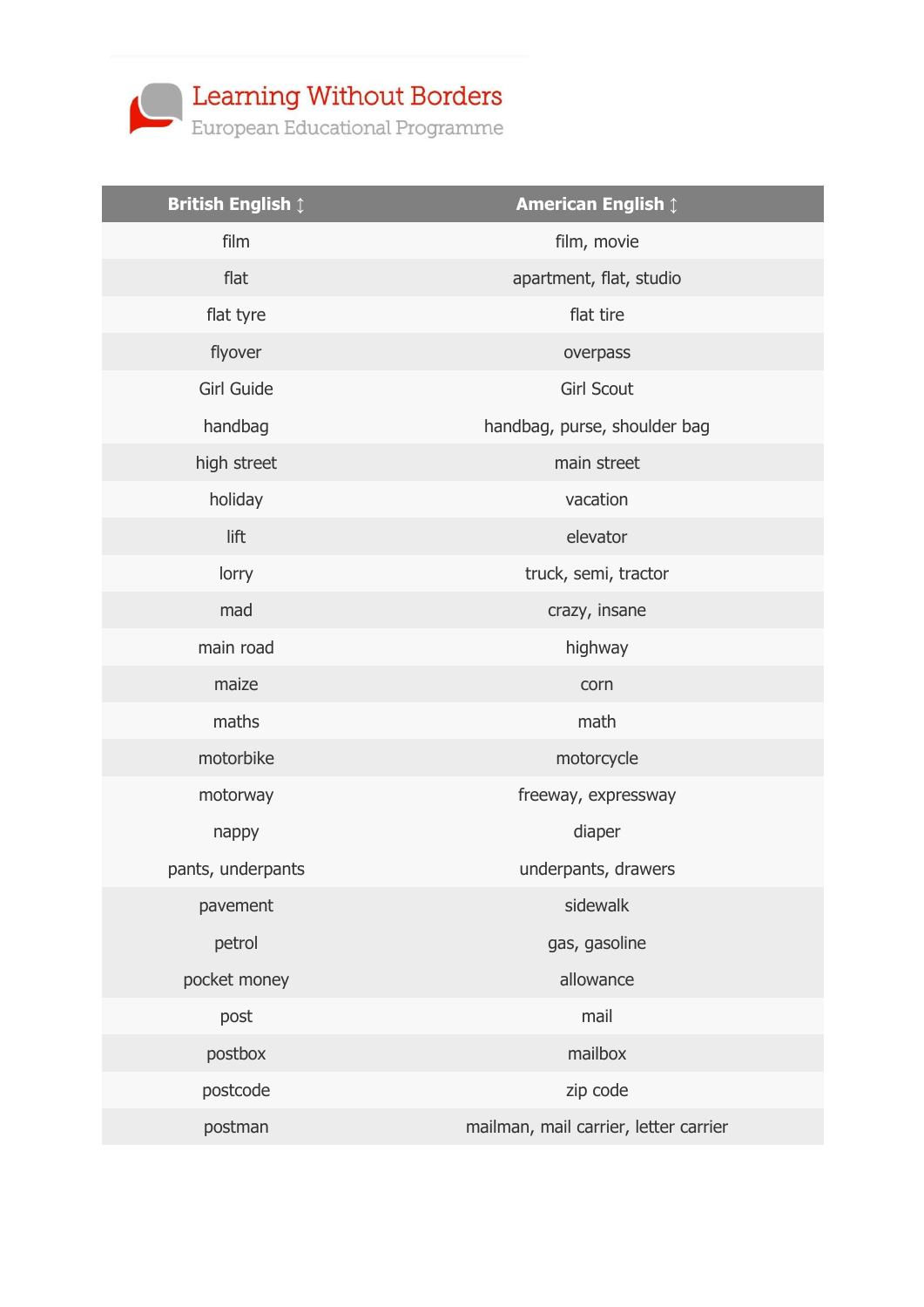

| <b>British English 1</b> | <b>American English 1</b>  |
|--------------------------|----------------------------|
| pub                      | bar                        |
| public toilet            | rest room, public bathroom |
| return (ticket)          | round-trip                 |
| rubber                   | eraser                     |
| rubbish                  | garbage, trash             |
| rubbish-bin              | garbage can, trashcan      |
| shop                     | shop, store                |
| single (ticket)          | one-way                    |
| solicitor                | lawyer, attorney           |
| sweets                   | candy                      |
| taxi                     | taxi, taxi cab             |
| telly (informal), TV     | television, TV             |
| timetable                | schedule                   |
| tin                      | can                        |
| torch                    | flashlight                 |
| trousers                 | pants, trousers            |
| tube (train)             | subway                     |
| underground (train)      | subway                     |
| wellington boots         | rubber boots, rain boots   |
| whisky                   | whisky/whiskey             |
| windscreen               | windshield                 |
| zip                      | zipper                     |